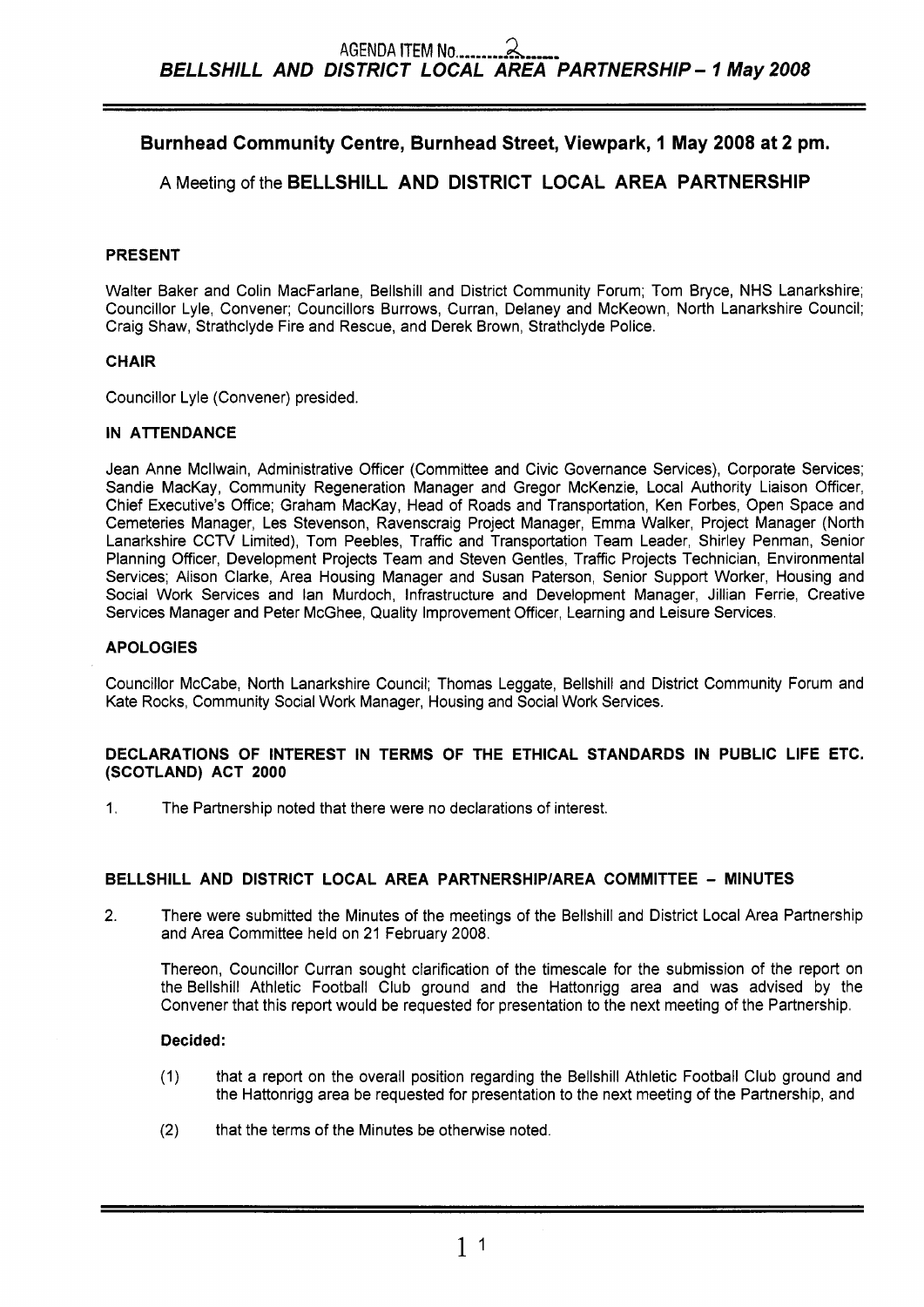## **COMMUNITY COUNCIL MINUTES**

#### **(1) BELLSHILL COMMUNITY COUNCIL**

**3.** There were submitted the Minutes of the meetings of Bellshill Community Council held on 16 January and 20 February 2008.

**Decided:** that the terms of the Minutes be noted.

#### **(2) NEW STEVENSTON COMMUNITY COUNCIL**

4. There were submitted the Minutes of the meetings of New Stevenston Community Council held on 14 February, 12 September and 10 October 2007.

**Decided:** that the terms of the Minutes be noted.

#### **PRESENTATION BY PUPILS FROM CARDINAL NEWMAN HIGH SCHOOL AND BELLSHILL ACADEMY**

**5.** The Convener welcomed Nicole Halliday and Andrew Moore of Cardinal Newman High School who gave a presentation on vocational education and transition from primary to secondary education and Kayleigh McMenemy and Stephanie McSeveney of Bellshill Academy who gave a presentation on school charity events and school trips.

Thereafter, the Convener, on behalf of the Partnership, thanked the pupils for their interesting and informative presentations.

**Decided:** that the presentations by pupils of Cardinal Newman High School and Bellshill Academy be noted.

**Prior to consideration of the following item, the Convener, on behalf of the Partnership, welcomed Walter Baker to the meeting as the new Chairperson of Bellshill and District Community Forum and expressed appreciation of the work undertaken by Tom Leggate, during his many years of service to the community, who had resigned as Treasurer of the Forum.** 

### **BELLSHILL AND DISTRICT COMMUNITY FORUM** - **UPDATE**

6. There was submitted a report from Bellshill and District Community Forum on (1) issues that had been considered by the Forum; (2) matters of concern, including (a) binge drinking and its associated anti-social behaviour, with a proposal that, where it was perceived that young people were accessing drink, alcohol sales be banned in local shops from 5 pm onwards, and (b) the closure of youth services within Bellshill YMCA as a result of a funding shortage, and (3) the recent achievements of the Forum.

Walter Baker, Bellshill and District Community Forum, then highlighted the main points of the report and tabled copies of the Forum's Annual Report.

Thereafter, Colin MacFarlane, Bellshill YMCA, advised that an interim payment in respect of their application for funding from North Lanarkshire Council had been received and that, as a result, the situation regarding youth services would be reviewed.

**Decided:** that the contents of the report be noted.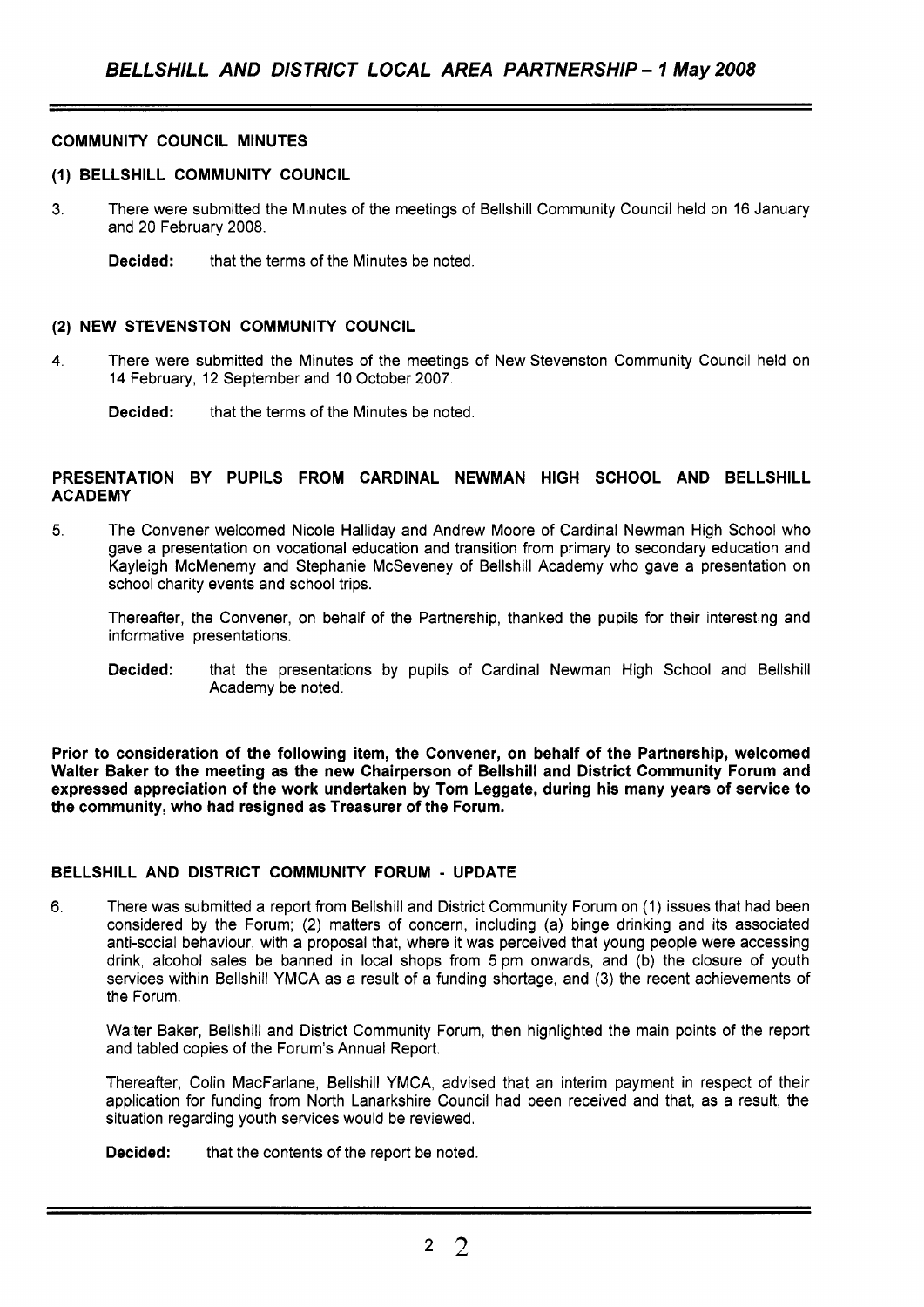### **HEALTH AND WELLBEING**

**7.** There was submitted a report (tabled and docketed) by Tom Bryce, NHS Lanarkshire, on recent health improvement activity within the Bellshill locality.

Following discussion thereon, Tom Bryce advised that the new Bellshill Primary Care Resource Centre was on target for completion in October 2008 and that the current premises were being considered for use by NHS Lanarkshire as additional office accommodation.

**Decided:** that the position be noted.

## **JOINT COMMUNITY SAFETY REPORT**

8. There was submitted a joint report by Housing and Social Work Services, Strathclyde Police and Strathclyde Fire and Rescue (1) advising Members of current joint issues within the Bellshill and District Area; (2) outlining initiatives which had taken place or were proposed for the area and (3) providing statistical information in respect of the three partners.

**Decided:** that the content of the report be noted.

### **LOCAL DEVELOPMENT PROGRAMME**

9. With reference to paragraph 10 of the Minute of the meeting of the Partnership held on 21 February 2008, there was submitted a report (docketed) dated 25 March 2008 by the Head of Planning and Development advising of the ongoing delivery of the Local Development Programme, including new project proposals for 2008/2009 and the progress to date, all as detailed in the Appendix to the report.

Thereon, it was agreed that a report on the number of planning applications submitted over the last five years for the Bellshill and District Area in respect of housing developments of up to 30 houses be submitted to a future meeting of the Partnership to ascertain the level of Developers Contributions that might have been available if this mechanism had covered developments of this level.

Thereafter, Shirley Penman, Senior Planning Officer, advised that the legal agreement to permit the completion of the disabled ramp at Sixth Street, Old Edinburgh Road, Tannochside, was nearing finalisation and that the ramp would be completed as soon as possible thereafter.

- (1) that a report on the number of planning applications received over the last five years for the Bellshill and District area in respect of housing developments of up to 30 houses be submitted to a future meeting of the Partnership;
- (2) that it be recommended that the projects listed in the Appendix to the report be progressed by the Executive Director of Environmental Services through the Local Development Programme in consultation with the local communities and the local Area Partnership;
- **(3)** that the progress in delivering the projects, or alterations to the programme, be reported to future meetings of the local Area Partnership, and
- **(4)** that the position be otherwise noted.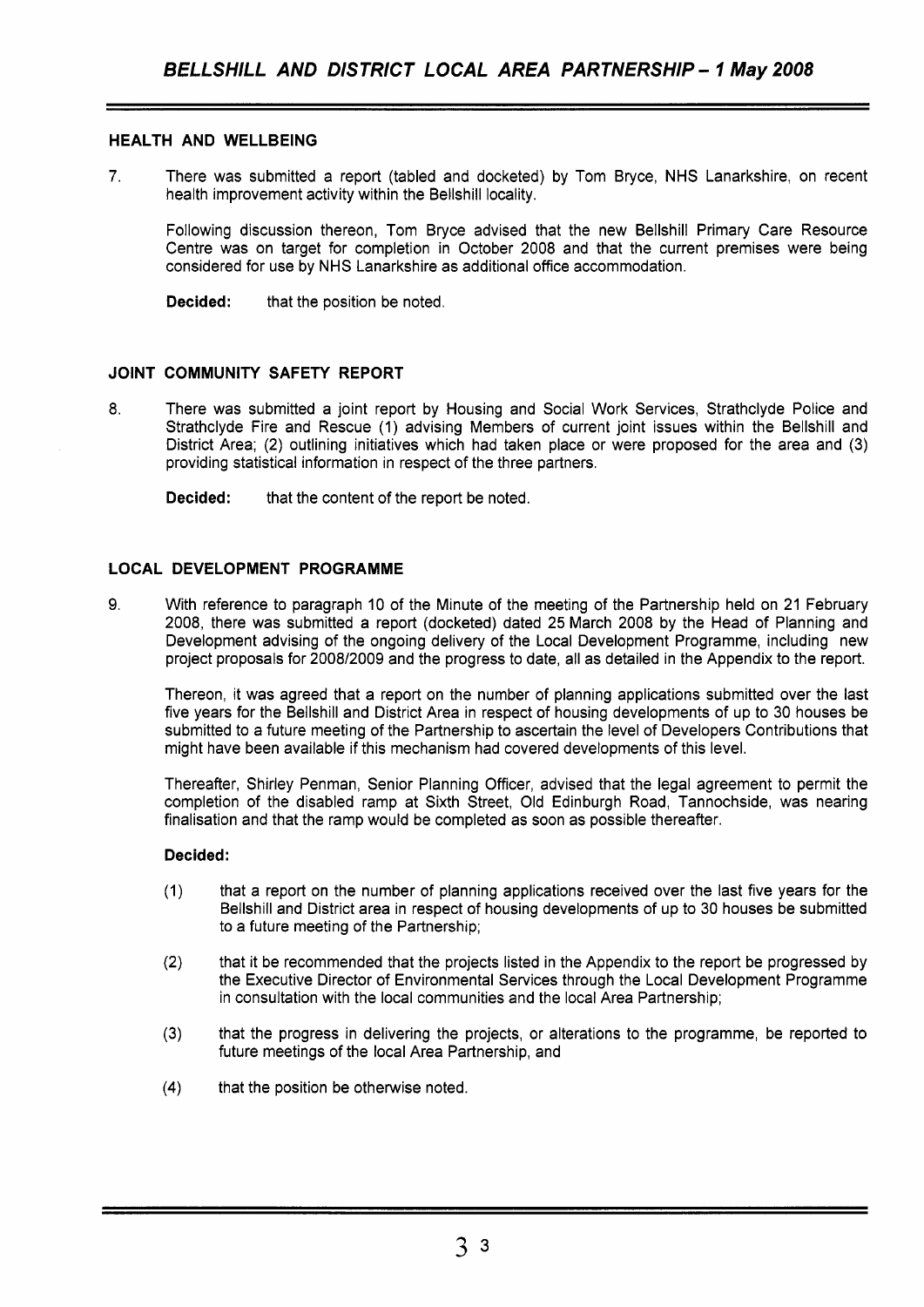### **BELLSHILL TOWN CENTRE ACTION PLAN** - **OPTION 8 UPDATE**

10. With reference to paragraph 11 of the Minute of the meeting of the Partnership held on 21 February 2008, there was submitted a report (docketed) dated 14April 2008 by the Head of Roads and Transportation (1) updating the Partnership on the progress made in relation to Phase 1 of the Traffic Management Works, and (2) detailing the programme for future phases of the Bellshill Town Centre Action Plan Option 8 Traffic Management Project.

Thereon, the Partnership heard Graham MacKay, Head of Roads and Transportation, Tom Peebles, Traffic and Transportation Team Leader and Steven Gentles, Traffic Projects Technician, Environmental Services, regarding the current and programmed works in relation to Bellshill Town Centre Action Plan Option 8 Traffic Management Project.

There then followed a full discussion regarding the problems being experienced by the shopkeepers and residents in the Bellshill Town Centre area, in the course of which possible future disruption associated with the works to be undertaken in future phases of the project was highlighted. Members also having expressed concern regarding the time taken to implement these proposals, the Officers agreed that consideration would be given, along the lines of the discussion, to ways in which this disruption could be minimised and the works being undertaken accelerated.

#### **Decided:**

- (1) that it be recommended that all practical action be taken by the Officers to minimise the disruption experienced by the shopkeepers and residents in the Bellshill Town Centre area during the upgrading works;
- (2) that the ongoing status of the various Traffic Projects within Bellshill be noted, and
- **(3)** that the future proposals and timescales for the completion of the works be noted.

### **RAVENSCRAIG DEVELOPMENT UPDATE**

11. With reference to paragraph 12 of the Minute of the meeting of the Partnership held on 21 February 2008, there was submitted a report dated 1 May 2008 by the Head of Planning and Development (1) advising of the current position of the redevelopment of the former Ravenscraig Steelworks; (2) highlighting future developments, including (a) the commencement later this year of the construction of the Regional Sports Facility, which was expected to be completed by late 2009/early 2010; (b) the announcement that the Ravenscraig Town Centre would be carried out by a Joint Venture Partnership between Wilson Bowden Developments and Richardsons Capital, with HOK Architects developing draft design concepts, and (c) the preparation of an Art Strategy, commissioned by Ravenscraig Limited with a Community Consultation Workshop involving pupils from local schools and Motherwell College Students held during April as a means of involving local people in the project; (3) indicating that Ravenscraig would remain a responsibility of the Scottish Enterprise Network, and (4) intimating that the Scottish Government's consultation on the draft Second National Planning Framework had ended on 15 April 2008, with the final version to be published towards the end of the year.

Thereon, Les Stevenson, Ravenscraig Project Manager, advised that confirmation had now been received that the planning application by David Wilson Homes would not be called in for determination by Scottish Ministers.

**Decided:** that the content of the report be noted.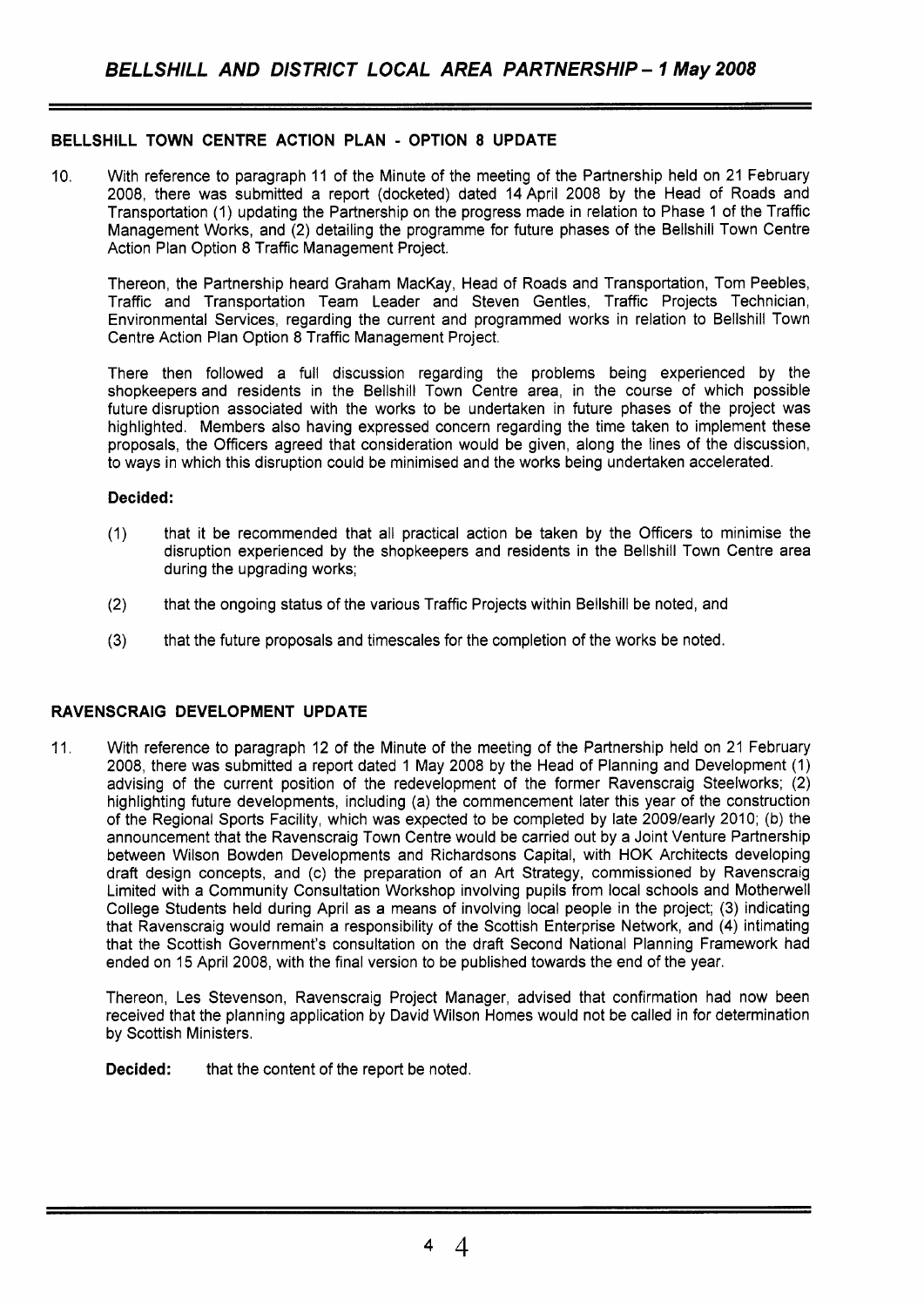# **HOUSING ALLOCATION POLICY REVIEW**

12. With reference to paragraph 7 of the Minute of the meeting of the Housing and Social Work Services Committee held on 27 February 2008, when the methods and paperwork used for consulting with all interested Stakeholders on the proposed new Housing Allocation Policy had been noted, there was submitted a report dated 26 March 2008 by the Executive Director of Housing and Social Work Services in respect of the current progress of the Housing Allocation Policy Review and its consultation programme (1) advising that as there was a wide range of Stakeholders involved, a number of different consultation methods had been used, including press releases, letters and executive summaries being sent to all listed applicants, a series of roadshows across the First Stop Shops and a number of presentations and training sessions for Members, tenant representatives and staff, and (2) intimating that a copy of the full documentation had been issued to a wider range of organisations who also had an interest, for questions or general comments they may wish to make.

**Decided:** that the terms of the report be noted.

# **REMIT FROM LEARNING AND LEISURE SERVICES COMMITTEE OF 18 DECEMBER 2007**

## **(1) NORTH LANARKSHIRE SPORTS PITCH STRATEGY** - **UPDATE REPORT**

13. With reference to paragraph 11 of the Minute of the meeting of the Learning and Leisure Services Committee held on 18 December 2007, when that Committee, having considered a report (docketed as relative to the meeting of that Committee ) dated 20 November 2007 by the Head of Community Information and Learning advising of the Sports Pitch Strategy, which set out the Council's vision for the next 10 years in relation to the development and improvement of outdoor sports sites and associated facilities throughout North Lanarkshire, had noted the report and referred it to the local Area Partnerships and Area Committees for consideration, the Partnership considered the report.

Thereon, lan Murdoch, Infrastructure and Development Manager, provided an overview of the North Lanarkshire Sports Pitch Strategy, with particular regard to the Bellshill and District area and thereafter responded to Members' questions.

**Decided:** that the terms of the report be noted.

#### **(2) VENUE PROGRAMMING STRATEGY AND ACTION PLAN** - **UPDATE ON FUTURE PROPOSALS**

14. With reference to paragraph 14 of the Minute of the meeting of the Learning and Leisure Services Committee held on 18 December 2007, when that Committee, having considered a report (docketed as relative to meeting of that Committee) dated 20 November 2007 by the Head of Community Information and Learning recommending that she be authorised to progress the new initiatives and proposals, as detailed in the report, had approved the proposals and referred the report to the local Area Partnerships and Area Committees for consideration, the Partnership considered the report.

Thereon, Jillian Ferrie, Creative Services Manager, highlighted the main contents of the report with particular reference to the Bellshill and District area.

**Decided:** that the terms of the report be noted.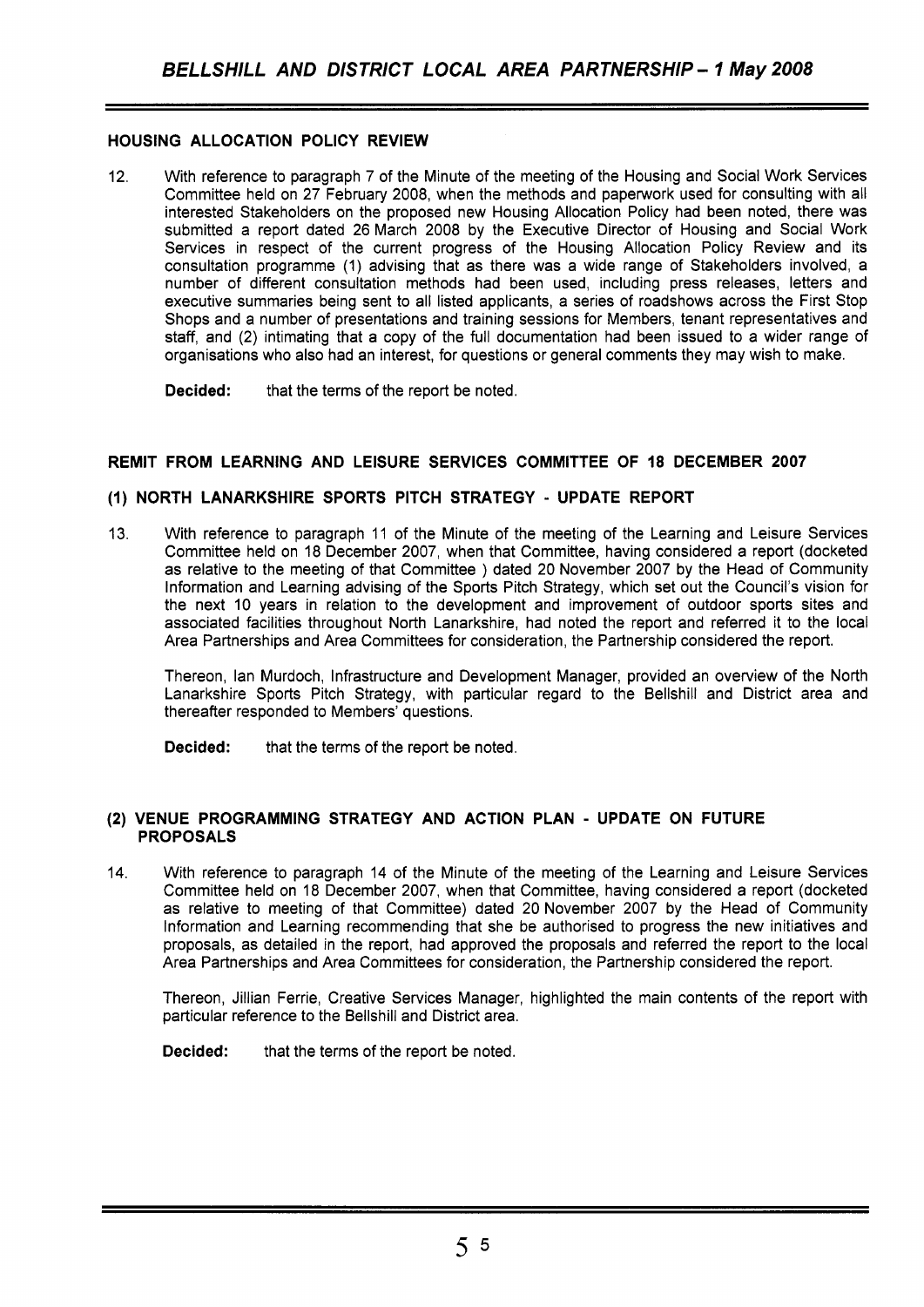### **REMIT FROM REGENERATION COMMITTEE OF 12 MARCH 2008** - **DRAFT GUIDANCE FOR INSTALLATION OF FIXED PUBLIC SPACE CCTV CAMERAS**

15. With reference to paragraph 18 of the Minute of the meeting of the Regeneration Committee held on 12 March 2008 when that Committee, having considered a report (docketed as relative to the meeting of that Committee) dated 12 March 2008 by the Head of Regeneration Services providing details of the contents of the Draft Guidance and Protocol for the Installation of Fixed Public Space CCTV Cameras, had noted the Draft Guidance and referred the report to the local Area Partnerships for information, the Partnership considered the report.

Thereon, Gregor McKenzie, Local Authority Liaison Officer, Chief Executive's Office, provided a presentation on the North Lanarkshire Community Safety Partnership Tasking and Co-ordinating Model and provided (1) information on the structure and membership of the Tasking and Co-ordinating Group, and (2) details of the draft Guidance and Protocol for the installation of fixed public space CCTV cameras and the five stage application process.

Thereafter, Gregor McKenzie and Emma Walker, Project Manager (North Lanarkshire CCTV Limited) responded to Members' questions.

**Decided:** that the terms of the report and the presentation be noted.

## **DATE, TIME AND VENUE OF NEXT MEETING**

16. It was noted that the next meeting of the Partnership was scheduled to take place on Thursday, 14 August 2008 at 7 pm within the Michael Sherry Community Centre, Main Street, Holytown.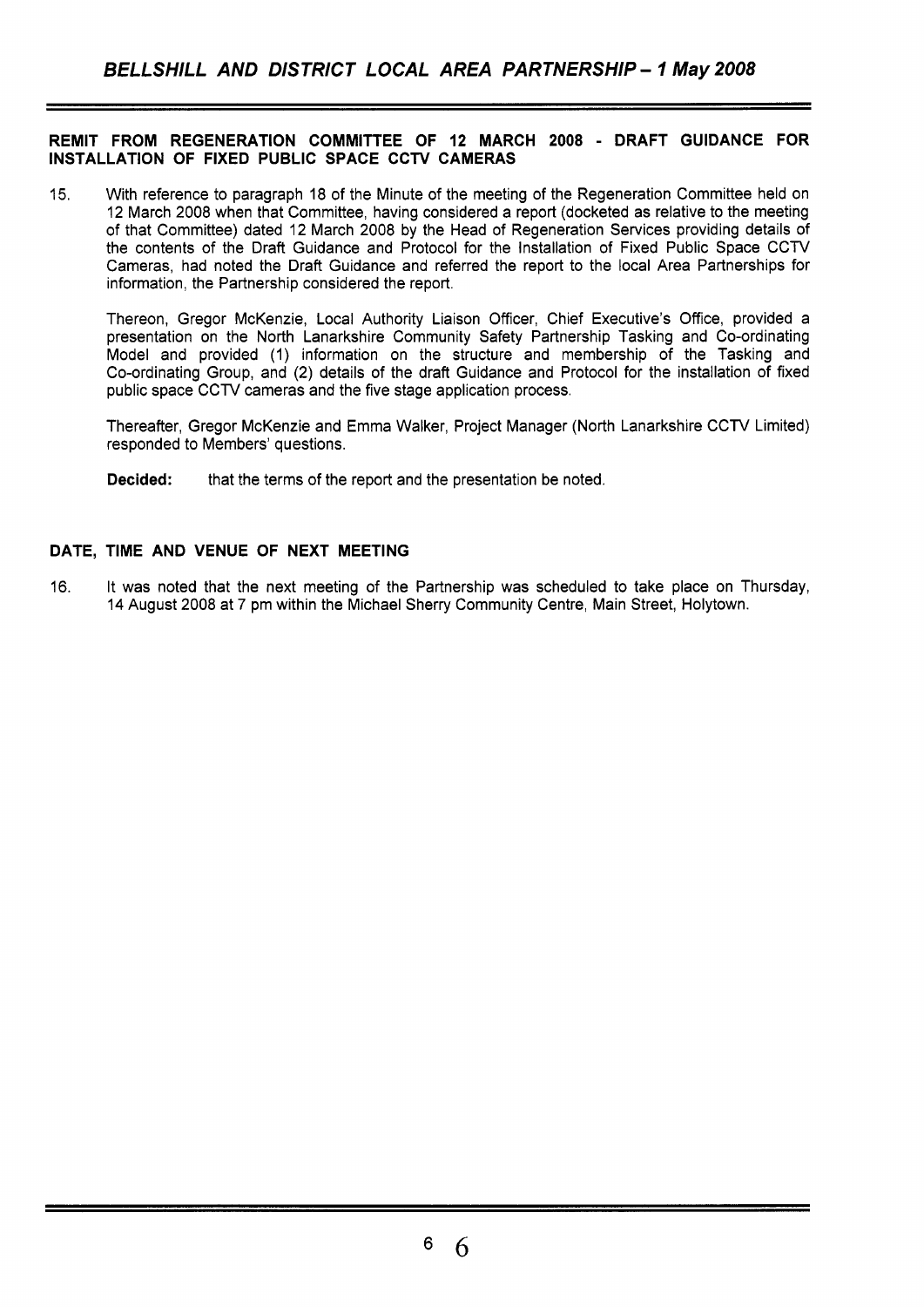# **Burnhead Community Centre, Burnhead Street, Viewpark, 1 May 2008 at 3.55 pm.**

# **A** Meeting of the **BELLSHILL AND DISTRICT AREA COMMITTEE**

# **PRESENT**

Councillor Lyle, Convener; Councillors Burrows, Curran, Delaney and McKeown.

## **CHAIR**

Councillor Lyle (Convener) presided.

## **IN ATTENDANCE**

Administrative Officer (Committee and Civic Governance Services), Corporate Services; Community Regeneration Manager and Local Authority Liaison Officer, Chief Executive's Office; Head of Roads and Transportation, Open Space and Cemeteries Manager, Ravenscraig Project Manager, Project Manager (North Lanarkshire CCTV Limited), Traffic and Transportation Team Leader, Senior Planning Officer, Development Projects Team and Traffic Projects Technician, Environmental Services; Area Housing Manager and Senior Support Worker, Housing and Social Work Services and Infrastructure and Development Manager, Creative Services Manager and Quality Improvement Officer, Learning and Leisure Services.

## **APOLOGY**

Councillor McCabe.

# 1. **DECLARATIONS OF INTEREST IN TERMS OF THE ETHICAL STANDARDS IN PUBLIC LIFE ETC (SCOTLAND) ACT 2000**

**Decided:** the meeting noted that there were no declarations of interest.

#### 2. **CONSIDER RECOMMENDATIONS BY THE BELLSHILL AND DISTRICT LOCAL AREA PARTNERSHIP HELD ON 1 MAY 2008**

The Committee gave consideration to the recommendations made by the Bellshill and District Local Area Partnership at its meeting held on 1 May 2008 and agreed in respect of each item, the following:-

#### (1) **BELLSHILL AND DISTRICT LOCAL AREA PARTNERSHIPIAREA COMMITTEE** - **MINUTES**

- (1) that a report on the overall position regarding the Bellshill Athletic Football Club ground and the Hattonrigg area be submitted to the next meeting of the Partnership, and
- **(2)** that the terms of the Minutes be otherwise noted.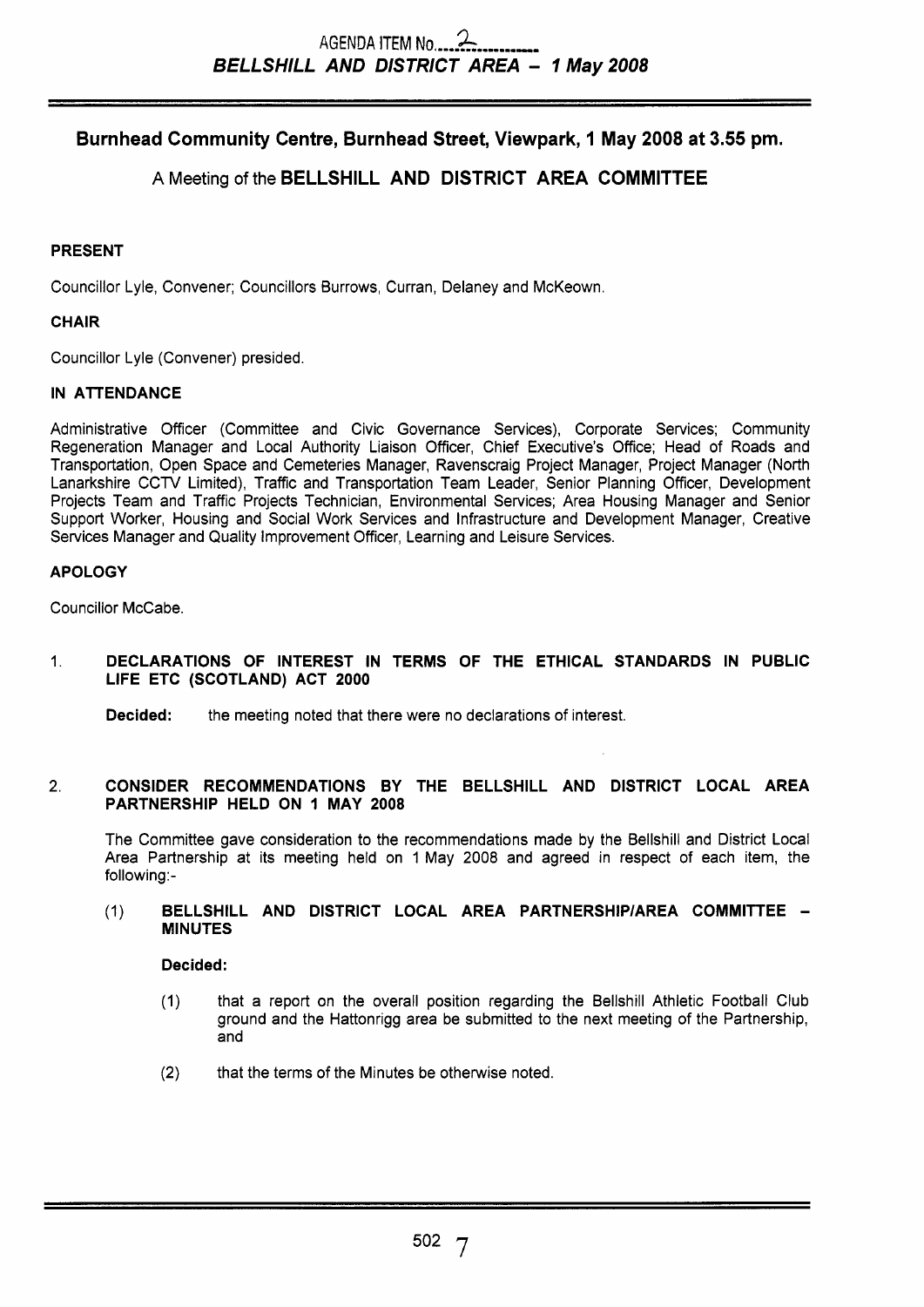# **(2) COMMUNITY COUNCIL MINUTES**

(a) **BELLSHILL COMMUNITY COUNCIL** 

**Decided:** that the terms of the Minutes be noted.

### (b) **NEW STEVENSTON COMMUNITY COUNCIL**

**Decided:** that the terms of the Minutes be noted.

#### **(3) PRESENTATION BY PUPILS FROM CARDINAL NEWMAN HIGH SCHOOL AND BELLSHILL ACADEMY**

**Decided:** that the presentations by pupils of Cardinal Newman High School and Bellshill Academy be noted.

### **(4) BELLSHILL AND DISTRICT COMMUNITY FORUM** - **UPDATE**

**Decided:** that the contents of the report be noted.

### (5) **HEALTH AND WELLBEING**

**Decided:** that the position be noted.

### **(6) JOINT COMMUNITY SAFETY REPORT**

**Decided:** that the content of the report be noted.

### **(7) LOCAL DEVELOPMENT PROGRAMME**

- (1) that a report on the number of planning applications received over the last five years for the Bellshill and District area in respect of housing developments of up to 30 houses be submitted to a future meeting of the Partnership;
- **(2)** that the projects listed in the Appendix to the report be progressed by the Executive Director of Environmental Services through the Local Development Programme in consultation with the local communities and the local Area Partnership;
- **(3)** that the progress in delivering the projects, or alterations to the programme, be reported to future meetings of the local Area Partnership, and
- **(4)** that the position be otherwise noted.